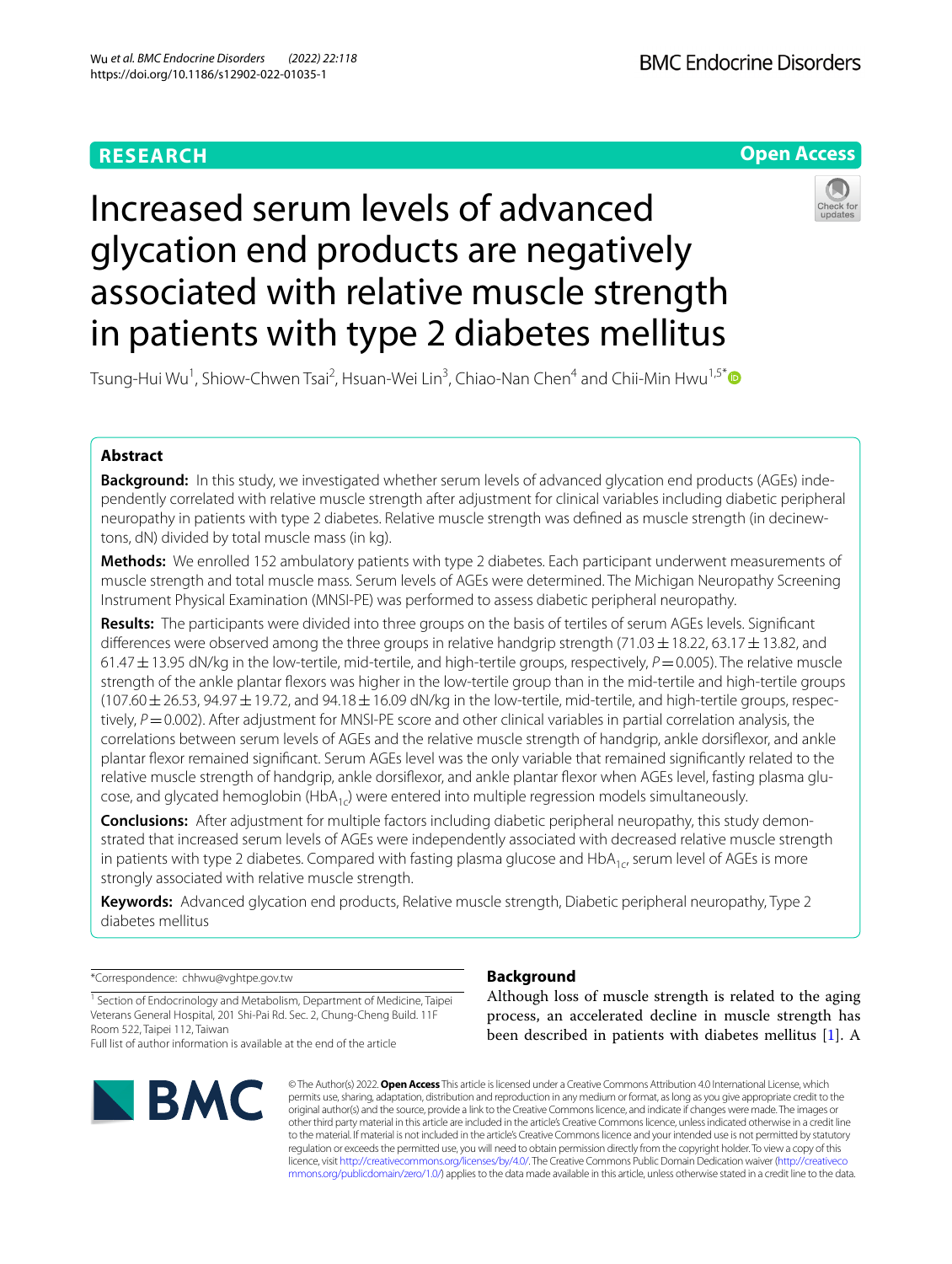longitudinal analysis from the Health, Aging, and Body Composition Study demonstrated that older patients with diabetes had a steeper muscle strength decline over time compared with control individuals without diabetes [[2\]](#page-7-1). A progressive loss of muscle strength increases the risks of functional dependency and disability in patients with type 2 diabetes [\[3](#page-8-0)]. Moreover, poor muscle strength in these patients is associated with hospitalization, cardiovascular events, and mortality [[4\]](#page-8-1).

Muscle impairment in patients with diabetes has been attributed to insulin resistance, hyperglycemia, muscle fat infltration, chronic infammation and oxidative stress, peripheral arterial disease, and peripheral neuropathy [[5\]](#page-8-2). Recently, researchers proposed that advanced glycation end products (AGEs) could play a crucial role in the pathogenesis of diabetic muscular dysfunction [\[6](#page-8-3)].

AGEs are formed through the nonenzymatic reactions of reducing sugars and their metabolites with lipids, proteins, and nucleic acids [\[7](#page-8-4)]. Hyperglycemia may cause up-regulation of the polyol and hexosamine pathways, both of which increase endogenous AGEs production [\[8](#page-8-5)]. Mechanisms mediating the detrimental efects of AGEs include protein structures modifcation, AGEs receptormediated oxidative processes, and intracellular accumulation of AGEs [[9,](#page-8-6) [10](#page-8-7)]. Evidence indicates that AGEs may contribute to a progressive and generalized loss of muscle strength [\[11](#page-8-8)]. Older community-dwelling adults with elevated serum carboxymethyl-lysine, a major AGE, have greater risks of poor grip strength and low walking speed [[12,](#page-8-9) [13](#page-8-10)].

However, studies have reported that the formation and accumulation of AGEs in peripheral nerves are involved in the development of diabetic neuropathy [\[14](#page-8-11)]. Peripheral neuropathy is another cause of muscle strength decline in patients with diabetes [\[11\]](#page-8-8). Whether the association between AGEs and muscle strength decline in patients with type 2 diabetes is independent of diabetic peripheral neuropathy has not been comprehensively investigated.

Therefore, the purpose of the study was to examine the relationship between serum levels of AGEs and muscle strength in patients with type 2 diabetes while carefully considering the potential confounding infuence of peripheral neuropathy. We hypothesized that high serum levels of AGEs are negatively associated with muscle strength in patients with type 2 diabetes after adjustment for diabetic peripheral neuropathy.

## **Methods**

# **Patients**

As participants in this study, we recruited ambulatory patients who were aged 50 years or older and who had

type 2 diabetes mellitus for at least 1 year from the diabetes clinics at Taipei Veterans General Hospital. Patients with an estimated glomerular fltration rate of less than  $15 \text{ mL/min}/1.73 \text{m}^2$  (as per the Modification of Diet in Renal Disease Study equation) or with a history of severe congestive heart failure (New York Heart Association Functional Class III or IV), severe stroke (National Institutes of Health Stroke Scale score>15), peripheral arterial occlusive disease, or severe muscular disorders were excluded. Patients were also excluded if they had been diagnosed with foot ulcers or non-diabetic neuropathy within the previous 6 months. This study was approved by the ethics committee of Taipei Veterans General Hospital. Written informed consent was obtained from each participant prior to their enrollment in the study.

#### **Measurements**

Eligible participants were scheduled for anthropometric and blood pressure measurements at 8 a.m. after a 12-h overnight fast. Seated blood pressure was measured using an automated blood pressure recorder (HEM-7310, Omron Healthcare Inc., Kyoto, Japan). Weight and height were measured thereafter. Body mass index (BMI) was calculated as the weight (in kilograms, kg) divided by the square of the height (in meters, m). Participants' body composition were measured by a bioelectrical impedance analyzer (InBody 3.0, Biospace Co. Ltd., Tokyo, Japan). Waist circumference (WC) was measured at the level of the umbilicus to the nearest millimeter. The participants' blood was then sampled for measurements of glucose, lipids, biochemistry, glycated hemoglobin (HbA<sub>1c</sub>), and AGEs.

A Jamar® hand dynamometer (Model 5030J1, Patterson Medical, Warrenville, IL, USA) was used to measure the grip strength of the dominant hand, with hand dominance determined by asking the participant which hand they favored for hammering. The dynamometer was set at the second or third handle position, whichever the participant stated was most comfortable. The participants standing with arms down by their side naturally and elbows in full extension, were instructed to squeeze the dynamometer using all of their strength. The best measurement from three trials was adopted for analysis.

A hand-held dynamometer (microFET2™, Hoggan Scientifc, LLC, Salt Lake City, UT, USA) was used to measure the lower-limb muscle strength of the dominant leg (the preferred leg for kicking a ball). The participants were placed in the short sitting position with their knees and hips bent at right angles for testing their knee extensors and assumed a supine position for examination of the ankle dorsifexors and plantar fexors. A trained examiner instructed the participants to actively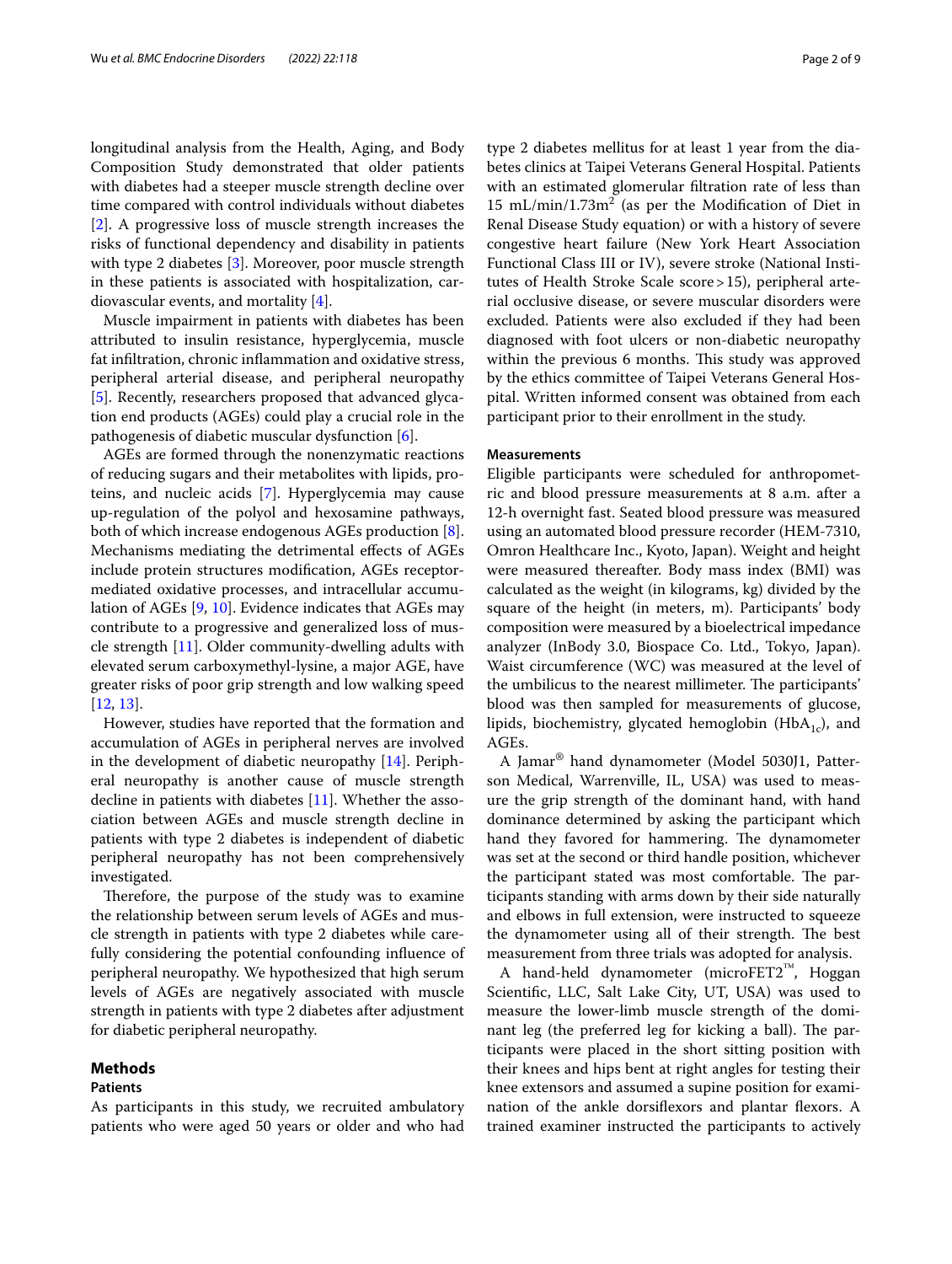apply force against the device while the examiner applied resistance. For each muscle group, the maximum reading of three measurements was recorded. Relative muscle strength was defned as muscle strength (in decinewtons, dN) divided by total muscle mass (in kg).

In addition, the patients received physical examination guided by the Michigan Neuropathy Screening Instrument (MNSI) for assessing diabetic peripheral neuropathy; abnormal fndings were scored in accordance with the MNSI guidelines. The participants were next interviewed to collect information regarding their demographic characteristics and physical activity. To assess physical activity level, the participants reported the number of hours per day spent engaging in five designated levels of activity in a representative day over the previous 2 weeks. The five levels of activity were heavy (e.g., swimming), moderate (e.g., aerobic dancing), slight (e.g., casual walking), sedentary (sitting or standing), and basal (sleeping or lying down). A physical inactivity score, namely the ratio of sedentary hours over waking hours, was calculated using the formula reported previously.

Serum glucose, lipids, and biochemical parameters were measured using commercial assay kits (Roche Diagnostics, Basel, Switzerland) in an automatic blood chemistry analyzer (Roche-Hitachi 7180, Roche Diagnostics, Basel, Switzerland). Glycated hemoglobin was measured through capillary electrophoresis. Serum levels of AGEs were determined using OxiSelect™ Advanced Glycation End Product Competitive ELISA Kit (catalog number STA-817, Cell Biolabs, Inc., San Diego, CA, USA) in accordance with the manufacturer's instructions. The concentrations of AGEs were calculated using the standard curve of AGE-bovine serum albumin.

## **Statistical analysis**

The study participants were divided into three groups on the basis of tertiles of serum levels of AGEs. Data are expressed as mean $\pm$ standard deviation or median (interquartile range) for continuous variables and number (percentage) for non-continuous variables. Because of the substantial skewing of the triglyceride and alanine aminotransferase values, logarithmic transformation was applied to reduce the skewness prior to analysis. Oneway analysis of variance (with the Scheffe post hoc test) and $\chi^2$  tests were employed to compare the groups for the continuous and categorical variables, respectively.

The correlations between serum AGEs levels and relative muscle strength were examined using Pearson and partial correlation procedures. The following three models were constructed for partial correlation analysis: model 1, adjusted for age, sex, WC, physical inactivity score, and systolic blood pressure (SBP); model 2,

adjusted for all parameters in model 1 and fasting glucose, serum creatinine (Cr), and high-density lipoprotein cholesterol (HDL-C); and model 3, adjusted for all parameters in model 2 and Michigan Neuropathy Screening Instrument-Physical Examination (MNSI-PE) score. Furthermore, we used multiple linear regression models to compare the degree to which AGEs, fasting glucose, and  $HbA_{1c}$  predicted relative muscle strength. The variables (in pairs or all three together) were entered into the models to examine the relative infuences of these variables on relative muscle strength. A *P* value less than 0.05 indicated statistical signifcance. All analyses were performed using SPSS Statistics Program (version 22, IBM Corporation, Armonk, NY, USA).

### **Results**

A total of 152 participants were included in this study. The mean age of the participants was  $71.1 \pm 9.2$  years, and 44.7% were men. The average BMI was  $25.4 \pm 3.5$  kg/  $m<sup>2</sup>$  (range, 18.0–35.0 kg/m<sup>2</sup>). The WC of the participants ranged widely, from 67.4 to 114.0 cm. The clinical characteristics of the participants based on tertiles of serum AGEs levels are listed in Table  $1$ . The three groups of patients were comparable in terms of age, weight, BMI, WC, blood pressure, and physical inactivity score. Fasting glucose,  $HbA_{1c}$ , and lipid profile were also balanced among the three groups. However, we observed a signifcant diference in MNSI-PE score among the three groups  $(P = 0.003)$ .

Signifcant diferences among the three groups were also noted in regards to relative handgrip strength  $(71.03 \pm 18.22, 63.17 \pm 13.82,$  and  $61.47 \pm 13.95$  dN/kg in the low-tertile, mid-tertile, and high-tertile groups, respectively,  $P=0.005$ ; Fig. [1](#page-4-0)A). The relative muscle strength of the ankle plantar fexors was higher in the low-tertile group than in the mid-tertile and high-tertile groups  $(107.60 \pm 26.53, 94.97 \pm 19.72,$  and  $94.18 \pm 16.09$ dN/kg in the low-tertile, mid-tertile, and high-tertile groups, respectively,  $P=0.002$ ; Fig. [1](#page-4-0)D). The differences in relative muscle strength of the ankle dorsifexors were marginal among the three groups  $(P=0.052;$  Fig. [1](#page-4-0)C). No signifcant diferences were noted in relative muscle strength of the knee extensors among the three groups  $(P=0.61; Fig. 1B).$  $(P=0.61; Fig. 1B).$  $(P=0.61; Fig. 1B).$ 

The results of the Pearson correlation matrix are sum-marized in Table [2.](#page-5-0) Serum levels of AGEs were significantly correlated with SBP, MNSI-PE score, and relative muscle strength of the handgrip, ankle dorsifexor, and ankle plantar flexor. Other clinical variables that significantly correlated with relative muscle strength included age, sex, WC, physical inactivity score, glucose, Cr, HDL-C, and MNSI-PE score (Table [2\)](#page-5-0). After adjustment for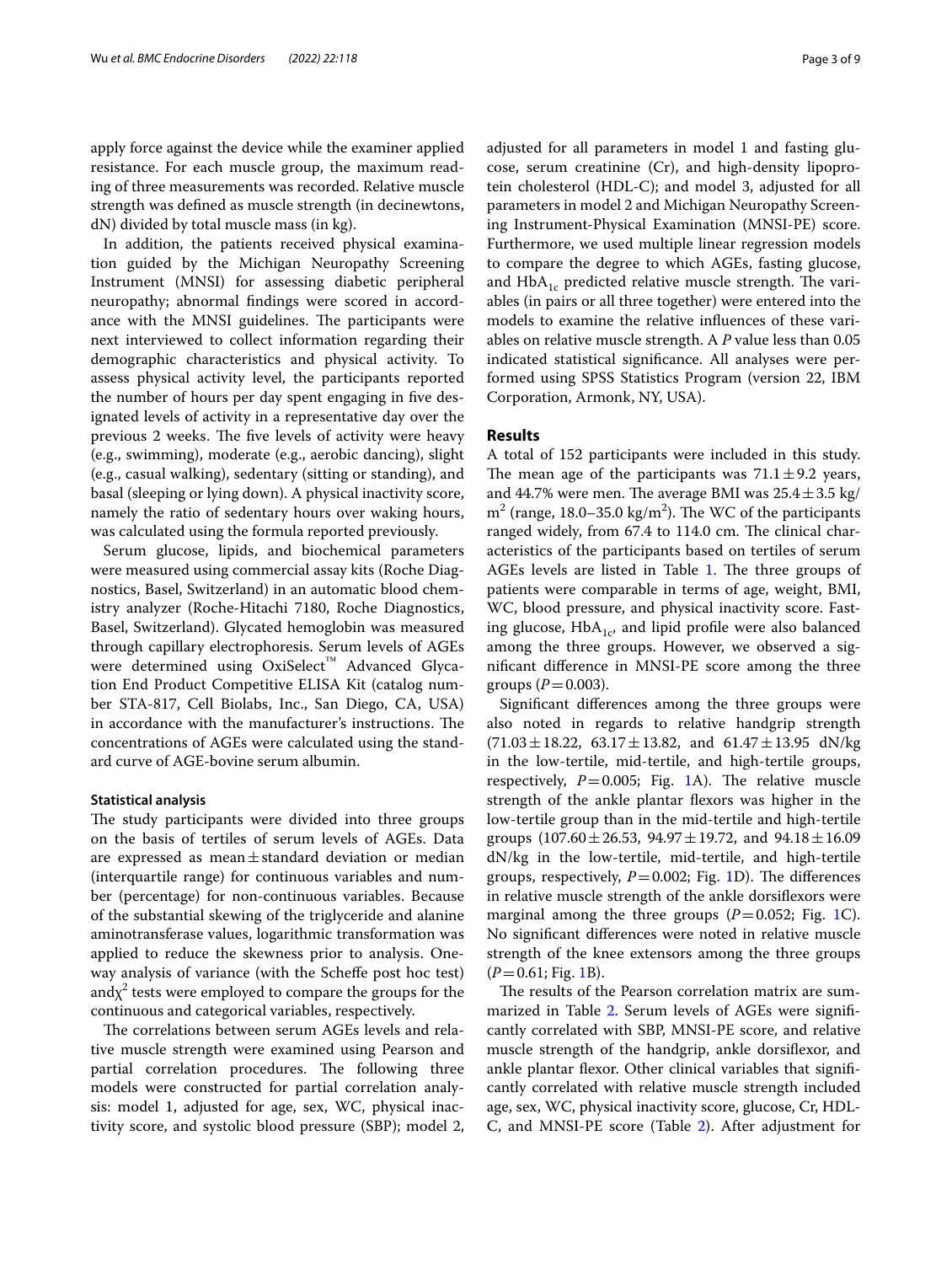<span id="page-3-0"></span>

|                           | Low-tertile group   | Mid-tertile group   | High-tertile group  | P           |
|---------------------------|---------------------|---------------------|---------------------|-------------|
| $\Gamma$                  | 51                  | 51                  | 50                  |             |
| Age (years)               | $69.1 \pm 8.8$      | $73.1 \pm 9.6$      | $71.0 \pm 8.9$      | 0.093       |
| Men (n, %)                | 24(47)              | 24(47)              | 20(40)              | 0.71        |
| Weight (kg)               | $62.5 \pm 10.1$     | $65.5 \pm 11.0$     | $64.0 \pm 12.0$     | 0.40        |
| BMI ( $kg/m2$ )           | $24.7 \pm 3.1$      | $25.7 \pm 3.0$      | $25.8 \pm 4.2$      | 0.24        |
| WC (cm)                   | $88.5 \pm 7.9$      | $92.7 \pm 8.6$      | $90.2 \pm 11.1$     | 0.079       |
| Physical inactivity score | $0.54 \pm 0.23$     | $0.60 \pm 0.22$     | $0.56 \pm 0.21$     | 0.42        |
| SBP (mmHg)                | $136 \pm 21$        | $141 \pm 17$        | $144 \pm 22$        | 0.099       |
| DBP (mmHg)                | $80 + 11$           | $80 + 10$           | $81 \pm 10$         | 0.83        |
| MNSI-PE (score)           | $1.73 \pm 1.34$     | $2.54 \pm 1.44$     | $2.54 \pm 1.29$     | $0.003*$    |
| Fasting glucose (mg/dL)   | $126 \pm 40$        | $137 + 40$          | $128 \pm 38$        | 0.38        |
| $HbA_{1c}$ (%)            | $7.33 \pm 1.09$     | $7.79 \pm 1.42$     | $7.67 \pm 1.43$     | 0.19        |
| LogALT                    | $1.30 \pm 0.23$     | $1.30 \pm 0.20$     | $1.28 \pm 0.18$     | 0.79        |
| $Cr$ (mg/dL)              | $1.00(0.75 - 1.00)$ | $1.00(0.80 - 1.09)$ | $0.95(0.82 - 1.18)$ | 0.77        |
| Total cholesterol (mg/dL) | $154 \pm 29$        | $156 \pm 29$        | $156 \pm 26$        | 0.88        |
| HDL-C (mg/dL)             | $50 \pm 12$         | $48 + 13$           | $47 + 12$           | 0.64        |
| LogTG                     | $2.01 \pm 0.22$     | $2.05 \pm 0.22$     | $2.06 \pm 0.19$     | 0.47        |
| AGEs (ng/mL)              | $61.38 \pm 13.95$   | $97.66 \pm 9.87$    | $145.00 \pm 32.92$  | $< 0.0001*$ |

Data are expressed as mean ±standard deviation or median (interquartile range) for continuous variables and number (percentage) for non-continuous variables. One-way analysis of variance was used to compare the three groups

*BMI* Body Mass Index, *WC* Waist Circumference, *SBP* Systolic Blood Pressure, *DBP* Diastolic Blood Pressure, *MNSI-PE* Michigan Neuropathy Screening Instrument Physical Examination score, *HbA1c* glycosylated Hemoglobin, *ALT* Alanine aminotransferase, *LogALT* Logarithmic transformation of ALT (in U/L), *Cr* Creatinine, *HDL-C* High-density Lipoprotein Cholesterol, *LDL-C* Low-density Lipoprotein Cholesterol, *TG* Triglyceride, *LogTG* Logarithmic Transformation of TG (in mg/dL), *AGEs* Advanced Glycation End products

 $*$   $P < 0.05$ 

multiple factors and MNSI-PE score, serum AGEs levels continued to be signifcantly negatively correlated with relative muscle strength of the upper and lower extremities (model 3, Table [3\)](#page-6-0). Nevertheless, no correlation was observed between serum AGEs levels and relative muscle strength of the knee extensors, before or after adjustment (Table [2](#page-5-0) and Table [3\)](#page-6-0).

In the multiple linear regression analysis, serum AGEs levels remained signifcantly negatively associated with relative muscle strength (handgrip, ankle dorsifexion, and ankle plantar fexion) when compared in pairs with fasting glucose or  $HbA_{1c}$  (Table [4\)](#page-7-2). When all three parameters (serum AGEs levels, fasting glucose, and  $HbA_{1c}$ ) were entered into the models simultaneously, AGEs levels were the strongest variable that remained signifcantly associated with relative muscle strength of the upper and lower limbs (Table [4\)](#page-7-2).

# **Discussion**

In this study, we investigated serum levels of fuorescent AGEs in patients with type 2 diabetes. We revealed that high serum levels of AGEs were negatively associated with relative muscle strength in patients with type 2 diabetes after adjustment for clinical factors including diabetic peripheral neuropathy. Regarding their relative contribution, AGEs contributed to relative muscle strength decline more than fasting plasma glucose or HbA1c. These results indicate the potential of serum levels of AGEs as a surrogate marker of relative muscle strength in patients with type 2 diabetes.

Advanced glycation end products are a heterogeneous group of compounds with known deleterious efects, and AGEs can infuence muscle function through various mechanisms in patients with diabetes [[15](#page-8-12)]. Advanced glycation end products may cross-link extracellular matrix molecules, altering the signaling occurring between the matrix and cells and ultimately causing cellular dysfunction [[9\]](#page-8-6). A study of aging animals demonstrated that the cross-linking of AGEs and collagen in muscle, tendons, and cartilage is associated with muscle stifness, impaired muscle function, and accumulation of AGEs [[16](#page-8-13)]. Advanced glycation end products may also play a role in muscle strength decline through the up-regulation of infammation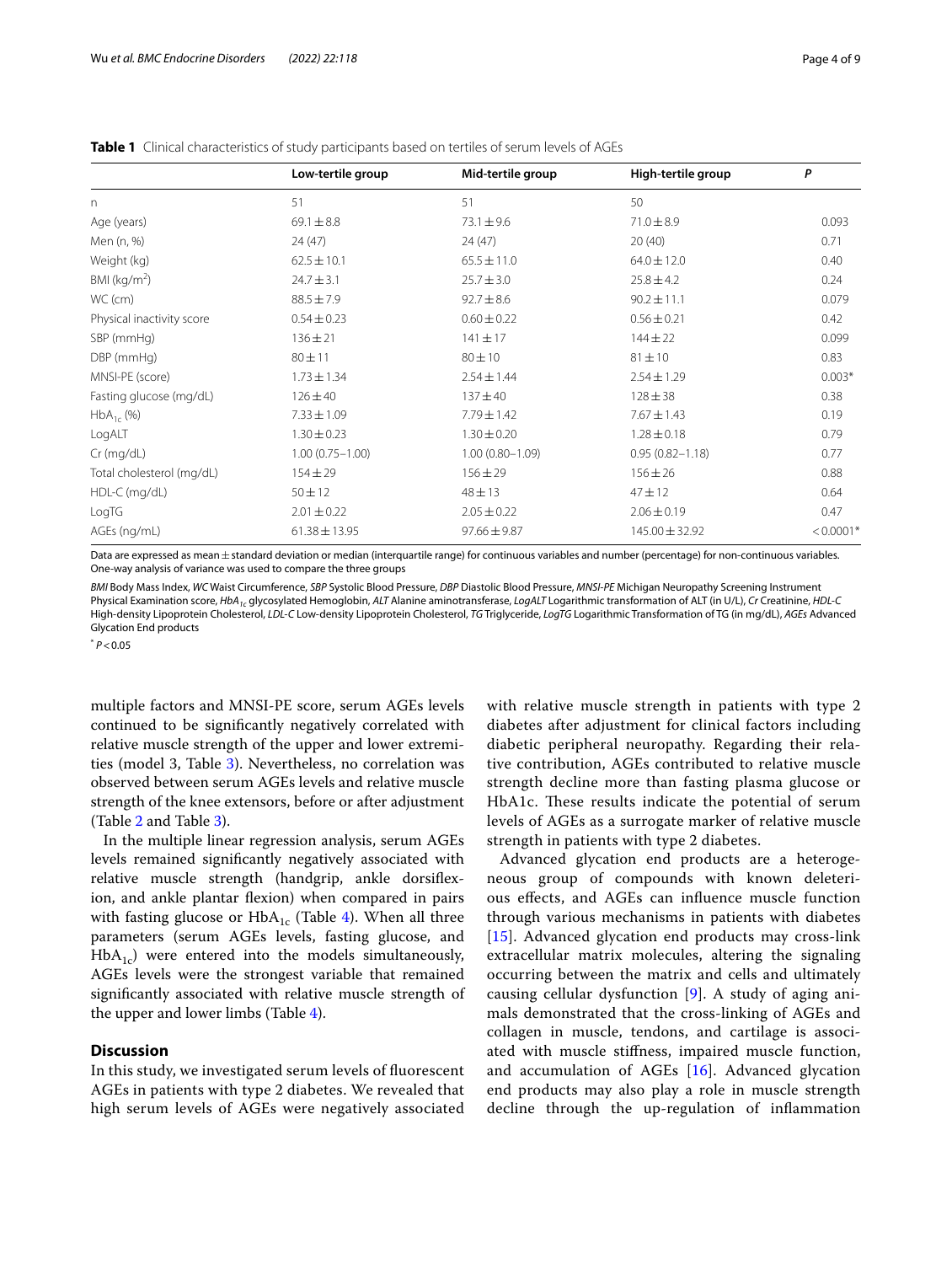

<span id="page-4-0"></span>and endothelial dysfunction in the microcirculation of skeletal muscle through interaction with receptors for AGEs (RAGEs) [[17](#page-8-14)]. Receptors for AGEs are cell surface receptors expressed in various tissues, including in vasculature, endothelium, smooth muscle cells, neural tissue, and mononuclear cells  $[17]$  $[17]$ . The activation of RAGEs induces the production of infammatory cytokines and growth factors, which in turn drive oxidative stress, mitochondrial dysfunction, cell damage, and the overexpression of RAGEs in a well-known vicious circle [\[18](#page-8-15)].

Advanced glycation end products can be divided into nonfuorescent and fuorescent AGEs. Dalal et al. have proved the negative association between serum levels of carboxymethyl-lysine, a major nonfuorescent AGE, and grip strength in older community-dwelling adults [\[12](#page-8-9)]. Pentosidine is a fuorescent cross-linked AGEs formed in collagen [\[19\]](#page-8-16). Moriwaki et al. found that urinary pentosidine levels are negatively associated with grip strength and gait speed in middle-aged and elderly adults [\[20](#page-8-17)]. In this study, our fndings suggest that fuorescent AGEs may play an independent role in the loss of muscle strength.

Advanced glycation end products are also key elements in the pathogenesis of diabetic neuropathy, directly by afecting structural and functional proteins and indirectly by activating RAGEs [[21](#page-8-18)]. Muscle strength decline in patients with type 2 diabetes is related to the presence and severity of diabetic peripheral neuropathy [[22\]](#page-8-19). Nomura et al. reported that middle-aged and older adult patients with diabetic peripheral neuropathy exhibited signifcantly reduced knee extension force between 10.9% and 16.5% compared with patients without diabetic peripheral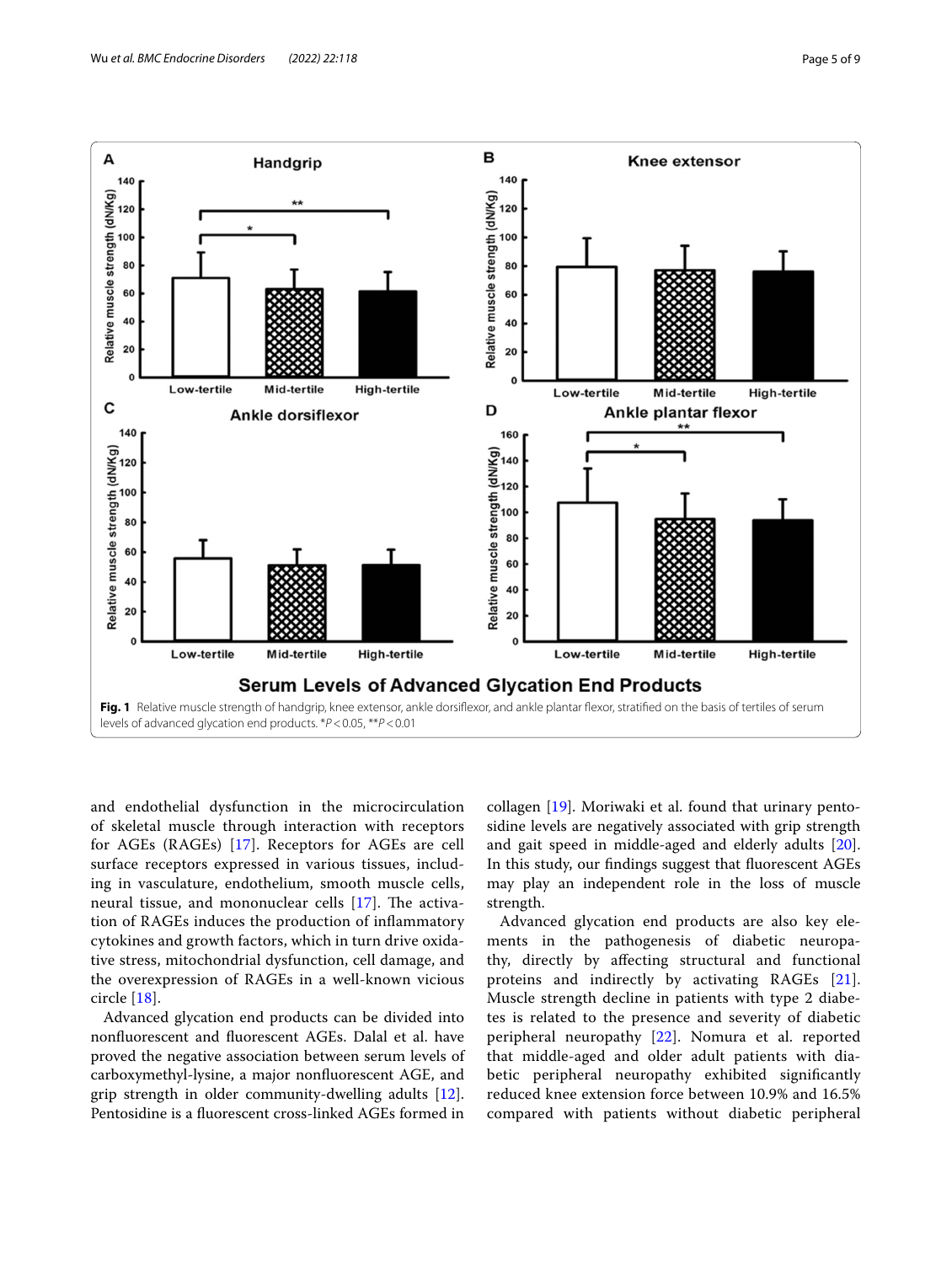| 0.0030<br>Age               |           |           |           |                  |          |          |               |          |           |          |           |          |            |           |          |          |
|-----------------------------|-----------|-----------|-----------|------------------|----------|----------|---------------|----------|-----------|----------|-----------|----------|------------|-----------|----------|----------|
|                             |           |           |           |                  |          |          |               |          |           |          |           |          |            |           |          |          |
| $-0.026$<br>Male sex        | 0.094     |           |           |                  |          |          |               |          |           |          |           |          |            |           |          |          |
| 0.048<br>¥                  | $-0.025$  |           |           |                  |          |          |               |          |           |          |           |          |            |           |          |          |
| $-0.013$<br>PI score        | $0.30**$  | $-0.062$  | 0.052     |                  |          |          |               |          |           |          |           |          |            |           |          |          |
| $0.16*$<br>SBP              | $0.21***$ | $-0.16*$  | $-0.064$  | $\overline{0}$ . |          |          |               |          |           |          |           |          |            |           |          |          |
| 0.024<br>Glucose            | $-0.087$  | $-0.096$  | 0.056     | 0.065            | 0.0010   |          |               |          |           |          |           |          |            |           |          |          |
| 0.13<br>$HbA_{1c}$          | $-0.22**$ | $-0.092$  | 0.14      | 0.12             | $-0.051$ | $0.54**$ |               |          |           |          |           |          |            |           |          |          |
| $-0.22$<br>LogALT           | $-0.006$  | $0.27***$ | 0.13      | $-0.079$         | $-0.11$  | $0.20*$  |               |          |           |          |           |          |            |           |          |          |
| 0.087                       | $0.24***$ | $0.25**$  | 0.15      | $0.20*$          | 0.14     | 0.085    | 0.15          | 0.055    |           |          |           |          |            |           |          |          |
| 0.056                       | $-0.33**$ | $-0.18*$  | $-0.055$  | $-0.076$         | 0.11     | 0.14     | 0.14          | 0.007    | 0.054     |          |           |          |            |           |          |          |
| $-0.076$<br>HDL-C           | $-0.095$  | $-0.33**$ | $-0.45**$ | $-0.13$          | 0.086    | $-0.070$ | $-0.091$      | $-0.20*$ | $-0.22**$ | $0.22**$ |           |          |            |           |          |          |
| 0.091<br><b>Dibon</b>       | $-0.040$  | 0.000     | $0.28**$  | $0.17*$          | 0.056    | 0.14     | 0.097         | $0.16*$  | $0.18*$   | $0.44**$ | $-0.39*$  |          |            |           |          |          |
| $0.18*$<br>MNSI-PE          | $0.26**$  | $-0.048$  | $0.21*$   | $0.16*$          | 0.057    | $0.27**$ | $0.25**$      | $-0.10$  | $0.18*$   | $-0.16$  | $-0.14$   | 0.000    |            |           |          |          |
| $-0.20*$<br>오<br>도          | $-0.29**$ | $0.23**$  | $-0.34**$ | $-0.19*$         | $-0.10$  | $-0.027$ | $-0.057$      | 0.15     | $-0.22**$ | 0.055    | $0.18*$   | $-0.15$  | $-0.36***$ |           |          |          |
| $-0.050$<br>ΚË              | $-0.16$   | $-0.16$   | $-0.25**$ | $\overline{0}$ . | 0.042    | $-0.10$  | $-0.073$      | 0.038    | $-0.26**$ | 0.13     | $0.26**$  | $-0.077$ | $-0.23**$  | $0.45***$ |          |          |
| $-0.19*$<br>$\overline{A}$  | $-0.19*$  | 0.042     | $-0.37**$ | $-0.059$         | 0.001    | $-0.20*$ | $-0.16$       | $-0.008$ | $-0.26**$ | 0.079    | $0.21***$ | $-0.10$  | $-0.16$    | $0.46**$  | $0.46**$ |          |
| $-0.22**$<br>$\overline{4}$ | $-0.18*$  | $-0.25**$ | $-0.40**$ | $-0.031$         | 0.079    | $-0.040$ | $\frac{1}{2}$ | $-0.040$ | $-0.23**$ | $0.18*$  | $0.31**$  | $-0.16$  | $-0.21**$  | $0.41**$  | $0.58**$ | $0.56**$ |

<span id="page-5-0"></span>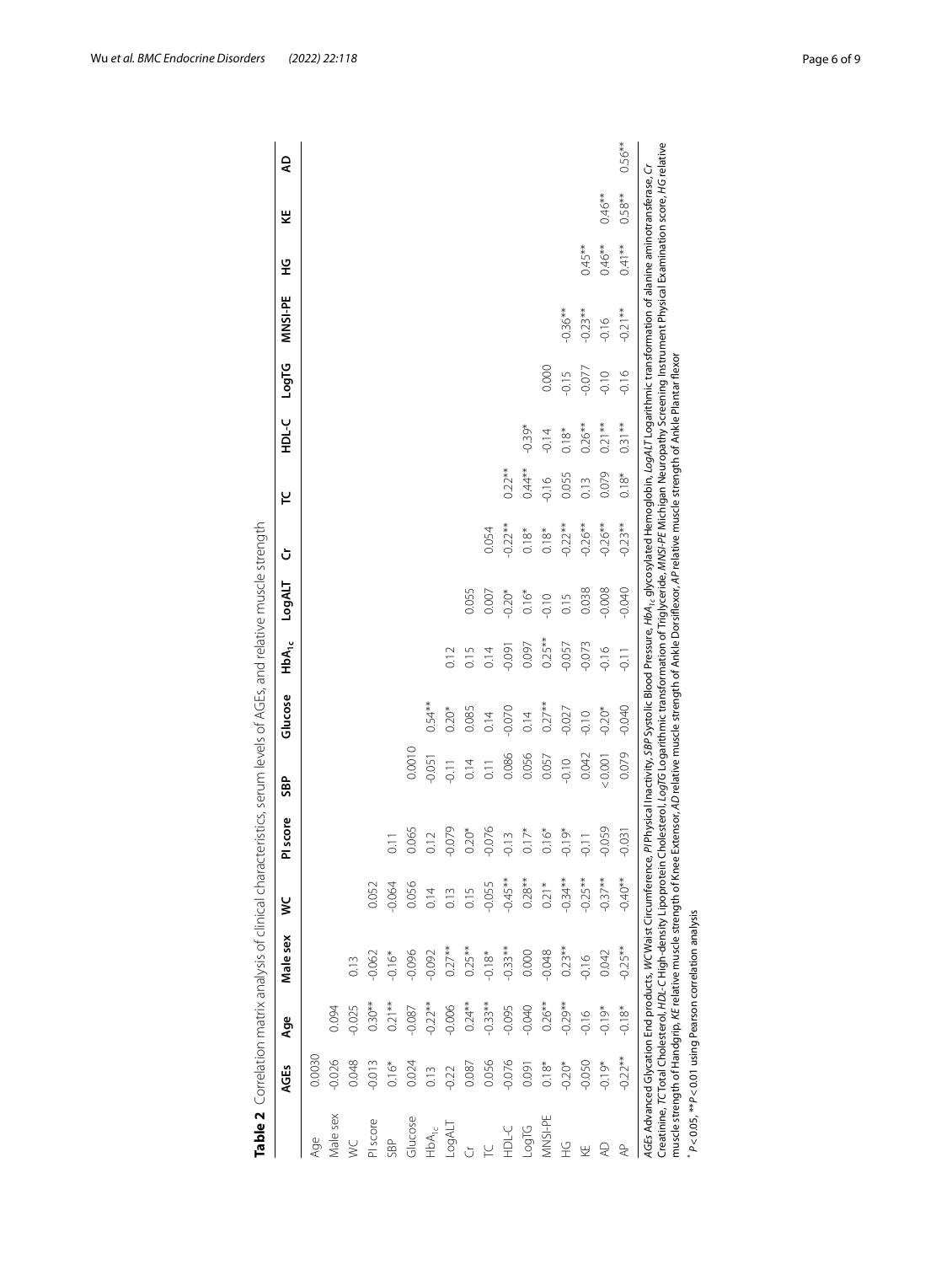|                      | Model 1    |       | Model 2    |       | Model 3   |       |
|----------------------|------------|-------|------------|-------|-----------|-------|
|                      |            |       |            |       |           |       |
| Handgrip             | $-0.21*$   | 0.011 | $-0.19*$   | 0.021 | $-0.17*$  | 0.046 |
| Knee extensor        | $-0.053$   | 0.53  | $-0.031$   | 0.72  | $-0.012$  | 0.89  |
| Ankle dorsiflexor    | $-0.20*$   | 0.015 | $-0.19*$   | 0.026 | $-0.20*$  | 0.015 |
| Ankle plantar flexor | $-0.25***$ | 0.002 | $-0.24***$ | 0.004 | $-0.23**$ | 0.006 |

<span id="page-6-0"></span>**Table 3** Partial correlation coefficients between serum levels of advanced glycation end products and types of relative muscle strength

Model 1: adjusted for age, sex, waist circumference, physical inactivity score, and systolic blood pressure

Model 2: adjusted for all parameters in model 1 and fasting glucose, serum creatinine, and high-density lipoprotein cholesterol

Model 3: adjusted for all parameters in model 2 and Michigan Neuropathy Screening Instrument-Physical Examination score

\* *P*<0.05, \*\**P*<0.01

neuropathy [\[23](#page-8-20)]. However, in our study, the inverse association between serum levels of AGEs and relative muscle strength remained signifcant after adjustment for clinical variables, including MNSI-PE score. Our results suggested the independent pathogenic role of AGEs in the gradual loss of muscle strength in patients with type 2 diabetes.

In the present study, Pearson correlation analysis indicated no significant association between relative muscle strength and glycemic control parameters (Table [2\)](#page-5-0). Hiba et al. determined that the association between handgrip strength and glycemic control vanished after adjustment for clinical variables in middle-aged and older patients with diabetes [[24\]](#page-8-21). However, other studies have reported that ineffective glycemic control was associated with lower relative muscle strength [\[25](#page-8-22), [26](#page-8-23)]. The inconsistent results may be attributable to variations in the age range and BMI range of participants, physical activity level, and diabetic complications [[22\]](#page-8-19). Further research is required to clarify the relationship between relative muscle strength and glycemic control.

The models of partial correlation analysis demonstrated the negative association between serum levels of AGEs and relative muscle strength of handgrip, ankle dorsiflexor, and ankle plantar flexor, but the association between serum levels of AGEs and relative muscle strength of the knee extensor was nonsignificant (Table [3\)](#page-6-0). In patients with diabetes, the more distal ankle muscles decline in strength more than the muscles of the thigh [\[27\]](#page-8-24). The distal–proximal gradient of decreased muscle strength is also associated with diabetic peripheral neuropathy [[28](#page-8-25)]. Our results indicated that the deleterious effects of AGEs are more intense in the distal part of limb muscle after adjustment for MNSI-PE. These results reveal that AGEs may play an independent role in the distal–proximal distribution of muscle strength decline in patients with type 2 diabetes.

In the current study, we demonstrated a positive association between serum levels of AGEs and SBP in patients with type 2 diabetes (Table [2\)](#page-5-0). This finding is consistent with the findings of related research reporting that serum levels of AGEs correlate significantly with hypertension in patients with noninsulin dependent diabetes [[29](#page-8-26)]. Advanced glycation end products can induce hypertension both through their altering of the arterial stiffness and their interaction with RAGEs leading to vascular dysfunction [[30\]](#page-8-27). Several interventional trials employing AGEs as novel therapeutic strategies for the management of arterial stiffness and hypertension were proposed [[31\]](#page-8-28).

This study had several limitations. First, the analysis was based on cross-sectional data, and the observed associations cannot imply a causal relationship. Second, we measured circulating AGEs in serum, which were characterized by a heterogeneous class of compounds with diverse chemical structures. The association between specific AGEs and relative muscle strength in patients with type 2 diabetes can be further investigated. Lastly, serum levels of circulating AGEs did not sufficiently reflect the amount of AGEs in tissues, although related research reported a strong correlation between the levels of AGEs in serum and tissues [\[32\]](#page-8-29). Furthermore, the expression of RAGEs in muscle tissue was not assessed in this study. Further studies are necessary to determine the pathogenic role of AGEs in the development of diabetic muscular dysfunction in patients with type 2 diabetes.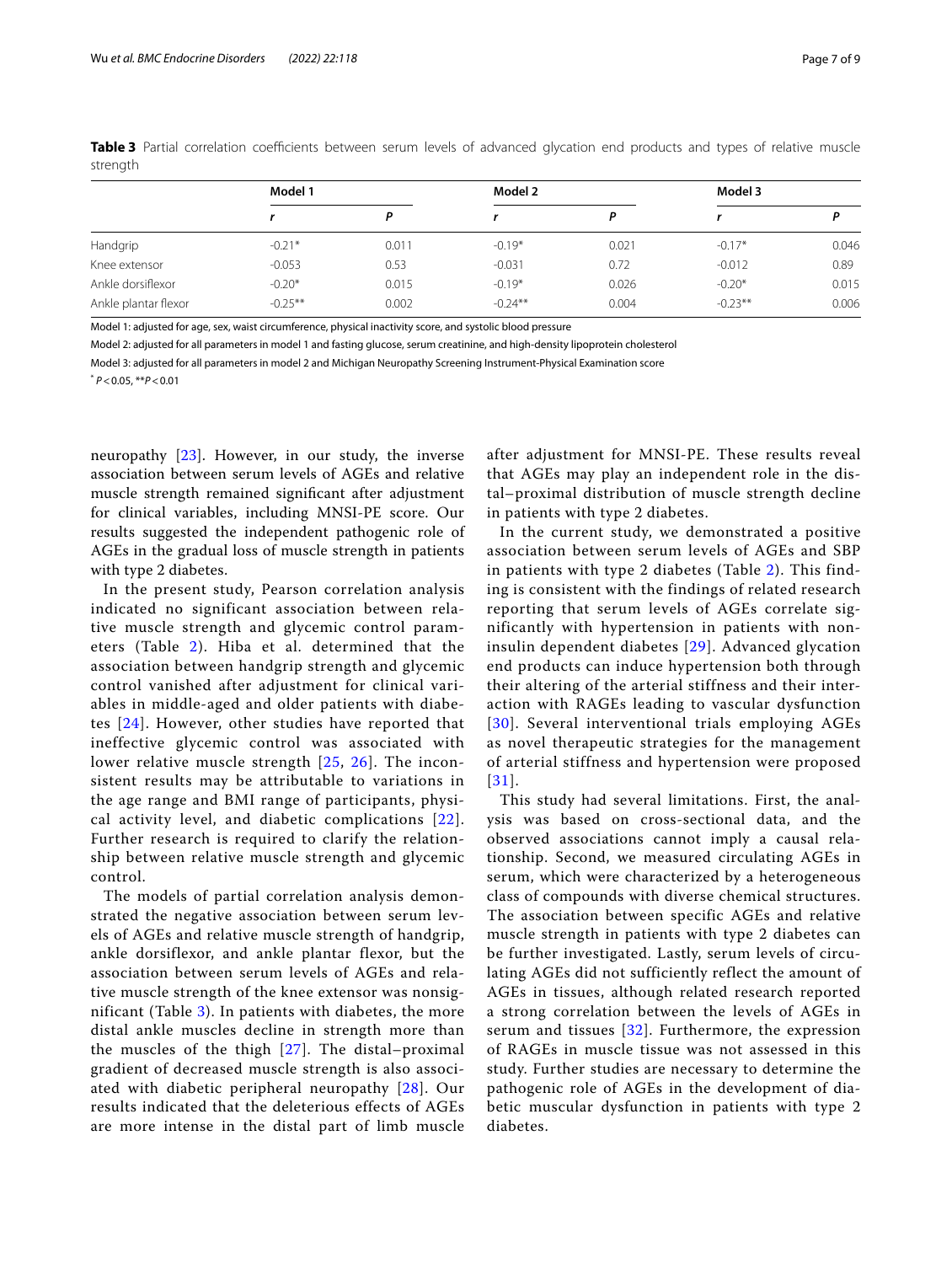<span id="page-7-2"></span>**Table 4** Results of the multiple regression analyses with relative muscle strength of each muscle group as the dependent variable

| Dependent<br>variable | <b>Variables entered</b>  | <b>Estimate</b> | SE    | P         |
|-----------------------|---------------------------|-----------------|-------|-----------|
| Handgrip              | AGEs                      | $-0.079$        | 0.032 | $0.014*$  |
|                       | Fasting plasma<br>glucose | $-0.009$        | 0.033 | 0.79      |
|                       | <b>AGEs</b>               | $-0.078$        | 0.032 | $0.016*$  |
|                       | $HbA_{1c}$                | $-0.37$         | 0.97  | 0.70      |
|                       | Fasting plasma<br>glucose | 0.002           | 0.039 | 0.96      |
|                       | $HbA_{1c}$                | $-0.71$         | 1.16  | 0.54      |
|                       | <b>AGEs</b>               | $-0.078$        | 0.032 | $0.017*$  |
|                       | Fasting plasma<br>glucose | $-0.003$        | 0.039 | 0.94      |
|                       | $HbA_{1c}$                | $-0.32$         | 1.15  | 0.78      |
| Knee extensor         | AGEs                      | $-0.020$        | 0.035 | 0.56      |
|                       | Fasting plasma<br>glucose | $-0.045$        | 0.036 | 0.21      |
|                       | <b>AGEs</b>               | $-0.017$        | 0.035 | 0.62      |
|                       | $HbA_{1c}$                | $-0.88$         | 1.07  | 0.41      |
|                       | Fasting plasma<br>glucose | $-0.040$        | 0.042 | 0.35      |
|                       | $HbA_{1c}$                | $-0.32$         | 1.25  | 0.80      |
|                       | AGEs                      | $-0.019$        | 0.035 | 0.59      |
|                       | Fasting plasma<br>glucose | $-0.041$        | 0.043 | 0.34      |
|                       | $HbA_{1c}$                | $-0.23$         | 1.26  | 0.86      |
| Ankle dorsiflexor     | AGEs                      | $-0.053$        | 0.022 | $0.018*$  |
|                       | Fasting plasma<br>glucose | $-0.057$        | 0.023 | $0.013*$  |
|                       | AGEs                      | $-0.049$        | 0.023 | $0.030*$  |
|                       | $HbA_{1c}$                | $-1.13$         | 0.68  | 0.10      |
|                       | Fasting plasma<br>glucose | $-0.049$        | 0.027 | 0.078     |
|                       | $HbA_{1c}$                | $-0.56$         | 0.81  | 0.49      |
|                       | <b>AGEs</b>               | $-0.052$        | 0.022 | $0.022*$  |
|                       | Fasting plasma<br>glucose | $-0.052$        | 0.027 | 0.056     |
|                       | $HbA_{1c}$                | $-0.30$         | 0.80  | 0.71      |
| Ankle plantar flexor  | AGEs                      | $-0.12$         | 0.044 | $0.007**$ |
|                       | Fasting plasma<br>glucose | $-0.019$        | 0.045 | 0.67      |
|                       | AGEs                      | $-0.11$         | 0.044 | $0.010*$  |
|                       | $HbA_{1c}$                | $-1.36$         | 1.33  | 0.31      |
|                       | Fasting plasma<br>glucose | 0.015           | 0.054 | 0.78      |
|                       | $HbA_{1c}$                | $-2.05$         | 1.60  | 0.20      |
|                       | AGEs                      | $-0.11$         | 0.044 | $0.011*$  |
|                       | Fasting plasma<br>glucose | 0.007           | 0.053 | 0.89      |
|                       | $HbA_{1c}$                | $-1.48$         | 1.58  | 0.35      |

*AGEs* Advanced Glycation End products, *HbA1c* glycosylated Hemoglobin \* *P*<0.05, \*\**P*<0.01

# **Conclusions**

In conclusion, elevated serum levels of AGEs are inversely associated with relative muscle strength in patients with type 2 diabetes after adjustment for various clinical factors including diabetic peripheral neuropathy. Compared with fasting plasma glucose and  $HbA_{1c}$ , serum level of AGEs is a more effective surrogate marker of relative muscle strength in patients with type 2 diabetes.

#### **Acknowledgements**

This study was supported by research grants VN107-07, V108C-172, and V109C-189 from Taipei Veterans General Hospital and MOST 110-2314-B-075-027-MY3 from Ministry of Science and Technology, Taiwan. We thank Ting-Chung Chen, Jing-Ya Peng, and Hsuan Wu for technical assistance in the study.

#### **Authors' contributions**

Chen CN, Tsai SC, and Hwu CM conceptualized the study; Hwu CM coordinated and managed the project; Hwu CM collected the data. Chen CN, Tsai SC, and Hwu CM provided facilities and equipment. Wu TH, Lin HW, and Hwu CM analyzed the data and wrote the manuscript. All authors have read and approved the fnal manuscript.

#### **Funding**

Not applicable.

# **Availability of data and materials**

The datasets generated and analyzed during the current study are not publicly available due to the datasets as part of an ongoing study but are available from the corresponding author on reasonable request.

#### **Declarations**

#### **Ethics approval and consent to participate**

The present study was approved by the ethics committee at the Taipei Veterans General Hospital. Written informed consent was obtained from all participants. All methods of the study complied with the guidelines of the Declaration of Helsinki.

#### **Consent for publication**

Not applicable.

#### **Competing interests**

The authors have no conficts of interest to declare.

#### **Author details**

<sup>1</sup> Section of Endocrinology and Metabolism, Department of Medicine, Taipei Veterans General Hospital, 201 Shi‑Pai Rd. Sec. 2, Chung‑Cheng Build. 11F Room 522, Taipei 112, Taiwan. <sup>2</sup>Institute of Sports Science, University of Taipei, Taipei, Taiwan. <sup>3</sup> Section of Endocrinology and Metabolism, Department of Internal Medicine, Taipei Veterans General Hospital, Hsinchu Branch, Hsinchu, Taiwan. <sup>4</sup> Department of Physical Therapy and Assistive Technology, School of Biomedical Science and Engineering, National Yang Ming Chiao Tung University, Taipei, Taiwan. <sup>5</sup> Faculty of Medicine, National Yang Ming Chiao Tung University School of Medicine, Taipei, Taiwan.

#### Received: 16 January 2022 Accepted: 25 April 2022 Published online: 04 May 2022

#### **References**

- <span id="page-7-0"></span>1. Liccini A, Malmstrom TK. Frailty and sarcopenia as predictors of adverse health outcomes in persons with diabetes mellitus. J Am Med Dir Assoc. 2016;17(9):846–51. <https://doi.org/10.1016/j.jamda.2016.07.007>.
- <span id="page-7-1"></span>2. Park SW, Goodpaster BH, Strotmeyer ES, Kuller LH, Broudeau R, Kammerer C, et al. Accelerated loss of skeletal muscle strength in older